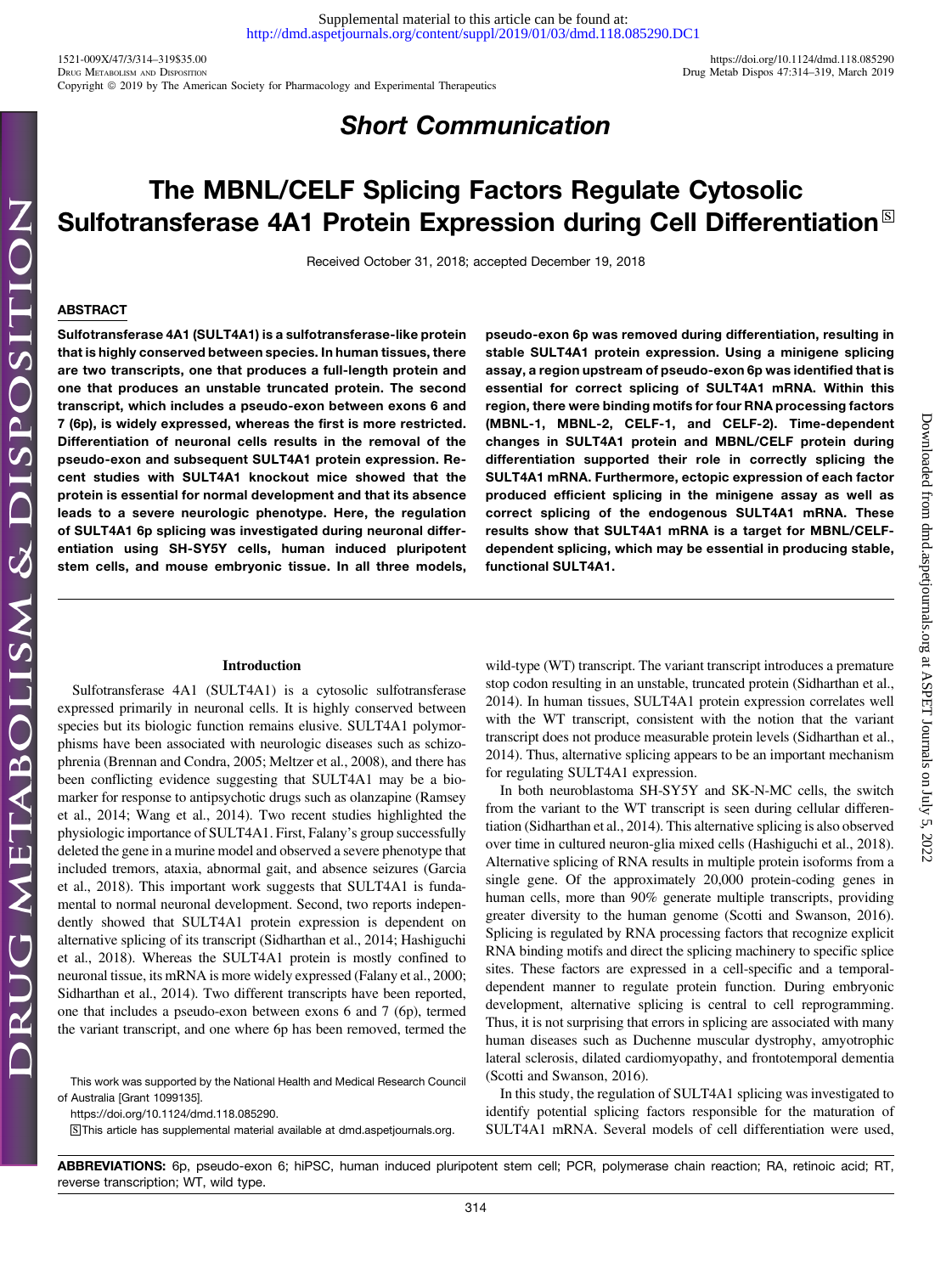including retinoic acid (RA)–treated neuroblastoma cells, differentiated human induced pluripotent stem cells (hiPSCs), and mouse embryonic tissue.

### Materials and Methods

Cell Culture and Differentiation. SH-SY5Y cells were grown in advanced Dulbecco's modified Eagle's medium/F12 medium containing 10% fetal calf serum, 4 mM glutamine, and 1% penicillin/streptomycin in a humidified atmosphere of 95% air,  $5\%$  CO<sub>2</sub> at 37°C. The cells were differentiated in the same medium with 10  $\mu$ M trans-RA (Sigma, St. Louis, MO) as previously described, in which differentiation was confirmed morphologically and by the upregulation of NeuN expression (Encinas et al., 2000; Sidharthan et al., 2014). hiPSCs (C11; WiCell, Madison, WI) were cultured in mTeSR/1 (STEMCELL Technologies, Tullamarine, VIC, Australia)/Matrigel (BD Biosciences, North Ryde, NSW, Australia) as previously described (Ovchinnikov et al., 2015) and differentiated with 10  $\mu$ M trans-RA for up to 28 days. The neuronal marker NeuN increased with time, as determined by Western blot [\(Supplemental Fig. 1A\)](http://dmd.aspetjournals.org/lookup/suppl/doi:10.1124/dmd.118.085290/-/DC1). Differentiation of the hiPSCs was also evident from the morphologic changes where the cells formed spheroids with prominent dendritic outgrowths [\(Supplemental Fig. 1B\)](http://dmd.aspetjournals.org/lookup/suppl/doi:10.1124/dmd.118.085290/-/DC1).

Cell Transfections. For minigene splicing assays, SH-SY5Y cells were seeded in six-well plates at  $0.5 \times 10^6$  cells/well and allowed to adhere overnight. Cells were then transiently transfected with  $2 \mu g$  minigene plasmids using Lipofectamine 2000 (Thermo Fisher Scientific, Scoresby, VIC, Australia). After 4 hours of transfection, cells were treated with 10  $\mu$ M RA for 5 days before processing for downstream assays. For experiments with coexpression of splicing factors and minigene constructs, cells were cotransfected with  $1 \mu$ g minigene plasmid and  $3 \mu$ g FLAG-tagged MBNL- or CELF-expressing plasmids (kind gifts from Thomas Cooper, Baylor College of Medicine, Houston, TX). To create nonclonal SH-SY5Y cell lines that stably express either MBNL or CELF proteins, FLAG-tagged MBNL or CELF plasmids were first linearized by digestion with the endonuclease enzyme PciI, gel purified, and transfected into SH-SY5Y cells using Lipofectamine 2000. The transfected cells were then subcultured four times under antibiotic selection before the stable expression of the splicing factor proteins was confirmed by Western blot.

Whole Mouse Fetal Samples. Female CD1 mice were selected on gestational days 8.5, 10.5, 12.5, 14.5, and 18.5 of pregnancy to be euthanized for analysis of fetal tissues. All procedures were reviewed by and received approval from the University of Queensland Animal Ethics Office (approval numbers AE03917 and AE02544). Total RNA was isolated using Trizol (Thermo Fisher Scientific) and converted to cDNA. Polymerase chain reaction (PCR) for SULT4A1 was performed as described below. Protein samples for E8.5, E12.5, and E14.5 fetal tissues were prepared in radioimmunoprecipitation assay buffer (150 mM NaCl, 1% Triton X-100, 0.1% SDS, 0.5% sodium deoxycholate, and 50 mM Tris, pH 8.0) by brief (3  $\times$  5 seconds) sonication on ice. Protein samples (50  $\mu$ g) were electrophoresed and Western blotted for SULT4A1 as described below.

Reverse Transcription PCR. Total RNA was extracted using an RNeasy Mini Kit (Qiagen, Chadstone, VIC, Australia) and  $2 \mu$ g was reverse transcribed to cDNA using SuperScript II (Thermo Fisher Scientific). PCRs were performed to study the pattern of expression of transcripts of SULT4A1, minigenes, and various neuronal splicing factors, and  $\beta$ -actin was used as the control. All primers used, along with the PCR conditions for amplification, are listed in [Supplemental](http://dmd.aspetjournals.org/lookup/suppl/doi:10.1124/dmd.118.085290/-/DC1) [Table 1](http://dmd.aspetjournals.org/lookup/suppl/doi:10.1124/dmd.118.085290/-/DC1). The PCR amplicons were then separated on 2% agarose gels containing HydraGreen (1:20,000; ACTGene, Piscataway, NJ) for visualization.

Minigene Cloning and Splicing Assay. Genomic DNA was isolated from SH-SY5Y cells using the Wizard Genomic DNA Purification Kit (Promega, Alexandria, NSW, Australia) and the alternative pseudo-exon 6p with its 623 bp 5'-upstream and 821 bp 3'-downstream flanking intronic sequences was amplified using AccuPrime Pfx DNA polymerase (Thermo Fisher Scientific) and forward and reverse primers with engineered KpnI and HindIII restriction sites, respectively ([Supplemental Table 2\)](http://dmd.aspetjournals.org/lookup/suppl/doi:10.1124/dmd.118.085290/-/DC1). The PCR conditions used for amplification were as follows: initial denaturation at 95°C for 5 minutes, followed by 35 cycles of melting at 95°C for 15 seconds, annealing at 58°C for 30 seconds, and elongation at 68°C for 1.5 minutes. The PCR product was electrophoresed on a 0.8% agarose gel, purified using the PureLink Quick Gel Extraction Kit (Thermo Fisher Scientific), and then double digested with KpnI and HindIII highfidelity enzymes in CutSmart buffer (New England Biolabs, Ipswich, MA) for 2 hours. The PCR product was first cloned into p-Bluescript (Agilent



Fig. 1. SULT4A1 transcript and protein expression during cell differentiation and mouse embryonic development. (A) SH-SY5Y cells were cultured for up to 12 days in Dulbecco's modified Eagle's medium/F12 medium in the presence of 10  $\mu$ M RA. At each time point, cells were harvested for mRNA and protein determination. RT-PCR was performed using primers located in exon 6 and exon 7. The variant transcript, which contained pseudo-exon 6p, produced a PCR product of 397 bp, whereas the WT transcript produced a PCR product of 270 bp. RT-PCR results are shown in the upper two images, whereas SULT4A1 protein is shown in the lower two images. (B) SULT4A1 mRNA and protein in hiPSCs during RA-induced differentiation. (C) Expression of SULT4A1 mRNA and protein in mouse embryonic tissue from day E8.5 to E18.5.  $\beta$ -actin was used as a housekeeping gene for RT-PCR and  $\alpha$ -tubulin as a loading control for Western blots. Molecular weight markers are shown on the right of each Western blot.

Technologies, Santa Clara, CA) and the NdeI restriction site in the intronic region of the insert upstream of pseudo-exon 6p was removed by site-directed mutagenesis using the GeneArt Site-Directed Mutagenesis System (Thermo Fisher Scientific) per the manufacturer's instructions. The insert was then reamplified from p-Bluescript using forward and reverse primers with engineered NdeI restriction sites and the amplified product was digested with NdeI (New England Biolabs) and recloned into the same site in the pTBNde minigene plasmid, a gift from Franco Pagani (plasmid 15125; Addgene, Watertown, MA) (Pagani et al., 2003). A series of deletion minigene constructs were generated by amplifying the different segments of the parent insert with AccuPrime Pfx DNA polymerase using primers listed in [Supplemental Table 2](http://dmd.aspetjournals.org/lookup/suppl/doi:10.1124/dmd.118.085290/-/DC1). The sequence of each minigene insert was verified by DNA sequencing prior to use in the minigene splicing assay. Minigene constructs were transiently transfected into SH-SY5Y cells using Lipofectamine 2000 as described above and the splicing patterns examined by reverse transcription (RT) PCR.

Western Blot Analysis. Cells were washed twice with cold phosphatebuffered saline and then lysed in radioimmunoprecipitation buffer. The lysates were centrifuged at  $14,000g$  for 10 minutes at  $4^{\circ}$ C, supernatants were recovered, and protein was quantified by the Bradford assay (Bradford, 1976). Cytosolic and nuclear protein fractions were prepared with a cell fractionation kit (Abcam, Melbourne, VIC, Australia). All protein samples (10  $\mu$ g) were electrophoresed on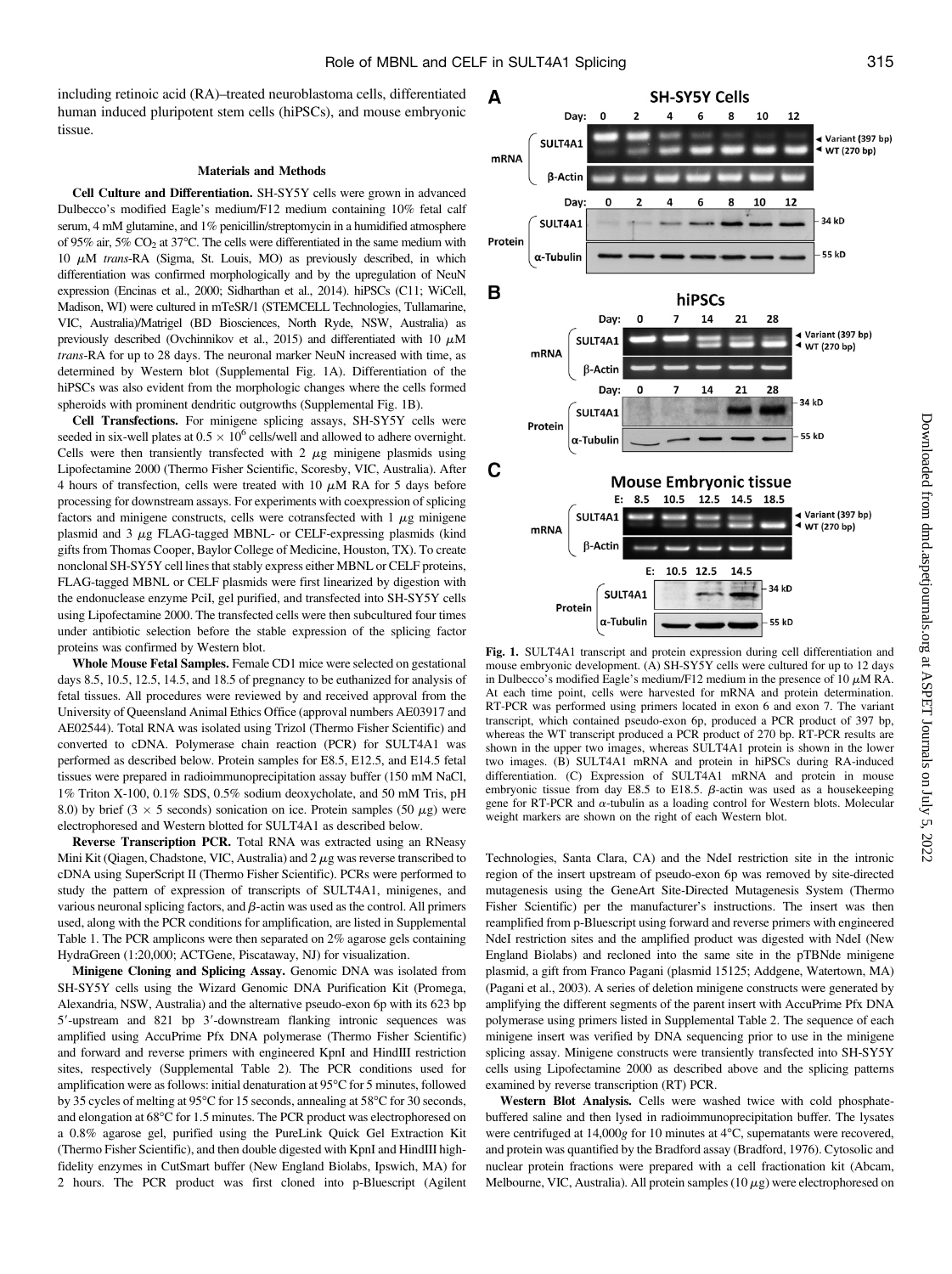

Fig. 2. Minigene splicing assay of SULT4A1 pseudo-exon 6p in SH-SY5Y cells differentiated with RA. (A) Deletion minigene assays: 10 minigene plasmids with sequential deletion of intronic segments of the approximately 1.6 kb full-length minigene were constructed and transfected into SH-SY5Y cells with and without RA treatment. Switching of the endogenous SULT4A1 transcript was used as a positive control (far right panels). The nomenclature of the deletion minigenes is based on the number of base pairs deleted from either the 5' or 3' ends of the full-length minigene. RA untreated (-) and treated (+) lanes are labeled and the ratio of the variant to the WT PCR product (V/WT) is shown next to the RT-PCR gels. Results are representative of duplicate experiments. (B) Sequence of the SULT4A1 gene upstream of pseudo-exon 6p (gray arrow) showing the 32-base sequence between  $5'\Delta 406$  and  $5'\Delta 438$  (red). Putative binding motifs for RNA processing factors are shown in the boxes with blue (MBNL) and green (CELF). Numbers refer to the number of bases upstream of the 6p pseudo-exon. (C) Effect of ectopic expression of the MBNL and CELF genes on splicing of the  $5'$   $\Delta$ 338 minigene construct in undifferentiated SH-SY5Y cells. Cells were transfected with each RNA splicing factor and the minigene. The upper panel shows the PCR products of the minigene transcript with the variant and WT indicated. Expression of each protein is shown as a FLAG Western blot below. (D) Effect of MBNL and CELF proteins on the splicing of endogenous SULT4A1 in undifferentiated SH-SY-5Y cells. The upper panel shows the variant and WT PCR products. Expression of each protein is shown as a FLAG Western blot below. Results are representative of duplicate experiments. Molecular weight markers are shown on the right of each Western blot. EV, empty vector.

12% SDS-PAGE gels, transferred to nitrocellulose membranes, and blocked in 5% skim milk in phosphate-buffered saline with Tween 20 for 1 hour. Membranes were incubated overnight at 4°C with primary antibody and then with horseradish peroxidase–conjugated secondary antibody for 1 hour. The primary antibodies used in this study were as follows: anti-SULT4A1 (12578-1-AP; ProteinTech Group, Chicago, IL), anti–MBNL-1 (ab108519; Abcam), anti–CELF-1 (ab9549; Abcam), anti–MBNL-2 (sc-136167; Santa Cruz Biotechnology, Dallas, TX), anti-CELF-2 (sc-47731; Santa Cruz Biotechnology), anti- $\beta$ -actin (3700; Cell Signaling Technology, Danvers, MA), anti- $\alpha$ -tubulin (3873; Cell Signaling Technology), anti-histone H4 (2592; Cell Signaling Technology), and anti– FLAG-M2 (A8592; Sigma).

Data Analysis. Data were analyzed with either the *t* test or one-way analysis of variance using GraphPad Prism 7 software (GraphPad Software, San Diego, CA)

and are presented as the mean  $\pm$  S.E.M. Densitometry was performed with ImageJ software (National Institutes of Health, Bethesda, MD) to quantify the level of expression of proteins normalized to loading controls.

Identification of potential binding domains for trans-acting factors within the nucleotide sequences encompassing the alternative pseudo-exon 6p and its surrounding intronic regions was performed using SFmap (Akerman et al., 2009; Paz et al., 2010) in conjunction with SpliceAid 2 (Piva et al., 2012).

## Results and Discussion

Initially, the expression of SULT4A1 was determined in SH-SY5Y cells and hiPSCs differentiated into neuronal-like cells. In the SH-SY5Y cells, differentiation was confirmed as described elsewhere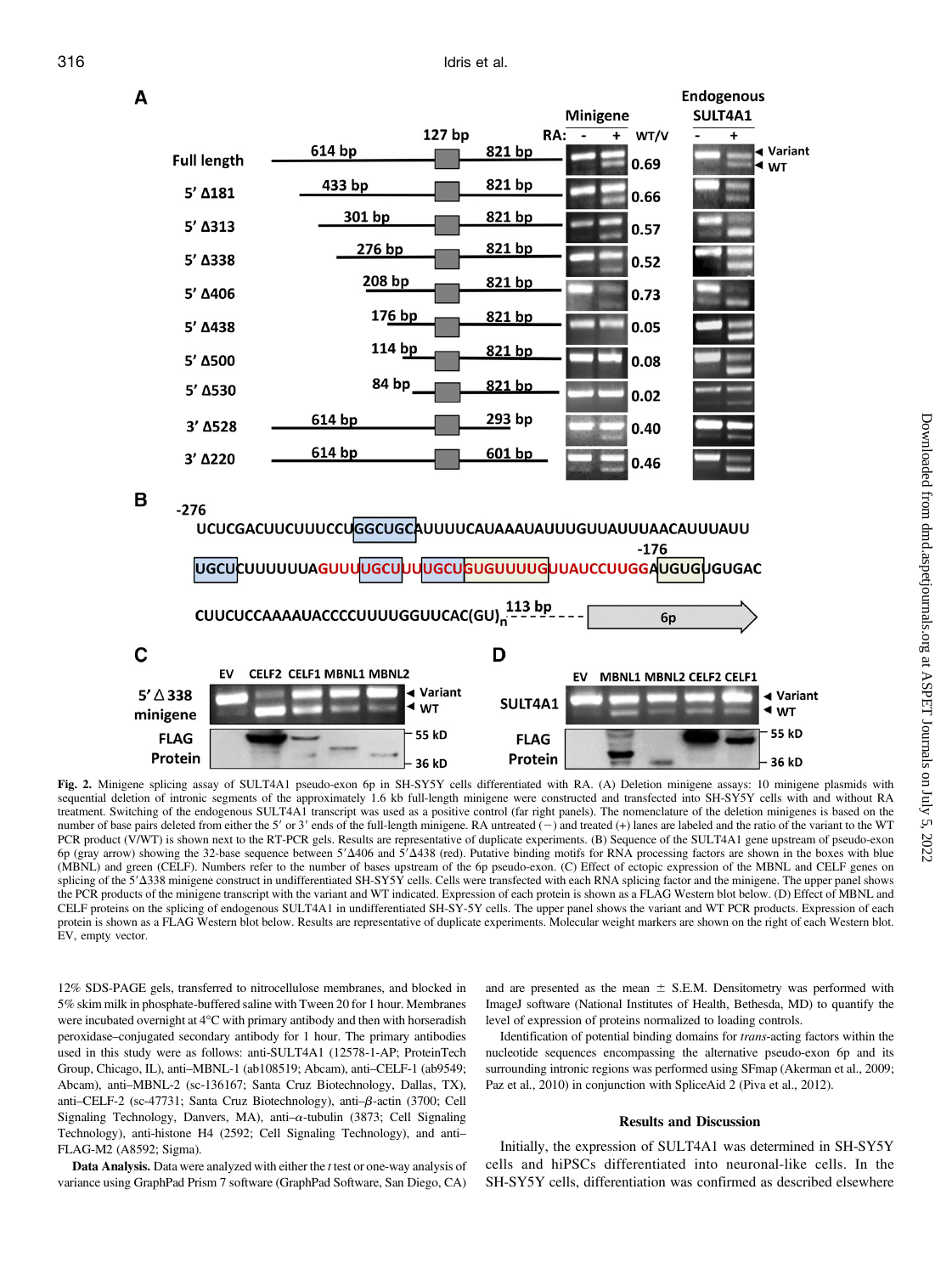

Fig. 3. Expression of SULT4A1, MBNL, and CELF transcripts in SH-SY5Y cells during RA-induced differentiation. (A) SH-SY5Y cells were treated with 10  $\mu$ M RA for 10 days. RNA was isolated at the indicated times and amplified by RT-PCR. For MBNL-2, splice variants were detected. (B) Western blots of protein expression after 10 days of RA treatment. Quantification of protein levels is shown alongside each Western blot. Data are the mean  $\pm$  S.D. (n = 3). \*P < 0.05 (significant differences, t test). CTRL, control.

(Sidharthan et al., 2014). cDNA from each cell line was amplified using primers located in exons 6 and 7 to give an amplicon of 397 bp when 6p was present or 270 bp when it was absent (Fig. 1A). SULT4A1 mRNA splicing changed over time from the variant to the WT transcript (Fig. 1A, upper panel). At the same time, SULT4A1 protein expression increased (Fig. 1A, lower panel). By day 12, nearly all of the SULT4A1 transcript was WT. In the hiPSCs differentiated over 28 days, neuronallike cells were evident as shown by their morphologic characteristics and increased expression of the neuron-specific marker NeuN [\(Supplemental](http://dmd.aspetjournals.org/lookup/suppl/doi:10.1124/dmd.118.085290/-/DC1) [Fig. 1](http://dmd.aspetjournals.org/lookup/suppl/doi:10.1124/dmd.118.085290/-/DC1)). Similar to that seen in the SH-SY5Y cells, SULT4A1 transcript splicing changed during differentiation (Fig. 1B, upper panel). At day 0,

almost all of the transcript included exon 6p, whereas there was a marked shift to the WT transcript by day 14. This was accompanied by an increase in SULT4A1 protein expression. By day 28, the WT transcript was dominant and protein expression was maximal (Fig. 1B, lower panel). To assess SULT4A1 mRNA splicing in vivo, whole embryonic mouse tissue from E8.5 to E18.5 was analyzed (Fig. 1C). At E8.5, only the variant SULT4A1 transcript was present, whereas only the WT transcript was evident by E18.5. SULT4A1 protein expression correlated with the appearance of the WT transcript. These results show that SULT4A1 splicing in both cells and embryonic tissue changes in association with cell differentiation. Because there is little or no protein expression from the variant transcript, differential splicing of pseudoexon 6p may be an important mechanism for the regulation of SULT4A1 protein expression at the post-transcriptional level. Moreover, the similar results seen in the human and mouse cells, along with the data by Hashiguchi et al. (2018), indicate that the change in SULT4A1 splicing may be consistent across species.

To identify possible intronic sequences that regulate SULT4A1 mRNA splicing, a minigene splicing assay was used (Pagani et al., 2003). A genomic fragment containing pseudo-exon 6p with flanking intronic sequences (623 bp  $5'$ -upstream and 821 bp  $3'$ -downstream) was cloned into the minigene construct ([Supplemental Fig. 2A](http://dmd.aspetjournals.org/lookup/suppl/doi:10.1124/dmd.118.085290/-/DC1)). Differentiated SH-SY5Y cells were transiently transfected with the minigene and mRNA was isolated for analysis by RT-PCR using forward and reverse primers located upstream and downstream of the insert. This allowed for identification of mRNA both with and without pseudo-exon 6p [\(Supplemental Fig. 2B](http://dmd.aspetjournals.org/lookup/suppl/doi:10.1124/dmd.118.085290/-/DC1)). Next, deletion mutants of the minigene were constructed by sequentially removing sequences in the upstream and downstream regions of pseudo-exon 6p. Each minigene was transiently transfected into SH-SY5Y cells with and without RA-induced differentiation, and mRNA was isolated to evaluate splicing. Endogenous SULT4A1 mRNA was also measured as a positive control (Fig. 2A, right panels). The full-length minigene showed differentiationdependent splicing of 6p (Fig. 2A). The ratio of the variant to the WT transcript is shown to the right of each gel, and this was 0.69 for the fulllength minigene. Deletion of the upstream sequence to 208 bp  $(5'\Delta406)$ showed splicing of 6p similar to that seen with the full-length construct (ratio = 0.73). However, when the upstream sequence was deleted to only 176 bp, very little splicing of the minigene was observed, although endogenous SULT4A1 mRNA was efficiently spliced in the same cells. Similar deletions in the downstream sequence had little effect on splicing (Fig. 2A,  $3'\Delta528$  and  $3'\Delta220$ ). These results suggested that a region essential for the splicing of 6p is located between 176 and 208 bp upstream of the pseudo-exon. This 32-bp sequence is shown in Fig. 2B (in red). Analysis of this region using SpliceAid 2 and SFmap databases identified potential cis-elements for two RNA processing factors: MBNL and CELF (Fig. 2B). Both interact with similar sequences comprising CUG/CUU motifs (Lambert et al., 2014).

To determine whether the MBNL and CELF RNA processing factors could splice the SULT4A1 minigene, each family member (MBNL-1, MBNL-2, CELF-1, and CELF-2) was ectopically expressed with the 5'  $\Delta$ 338 minigene into undifferentiated SH-SY5Y cells. All four RNA processing factors were able to splice the  $5'$  $\Delta$ 338 minigene (Fig. 2C, upper panel). Next, SH-SY5Y cells were stably transfected with a construct for each RNA processing factor and the splicing of endogenous SULT4A1 transcript was investigated (Fig. 2D). Again, all four factors were able to remove pseudo-exon 6p from the endogenous SULT4A1 transcript (Fig. 2D, upper panel). Taken together, these results indicate that either of the MBNL and CELF RNA processing factors can promote SULT4A1 6p splicing.

To identify which of the RNA processing factors are expressed during cell differentiation, SH-SY5Y cells were treated with RA over 10 days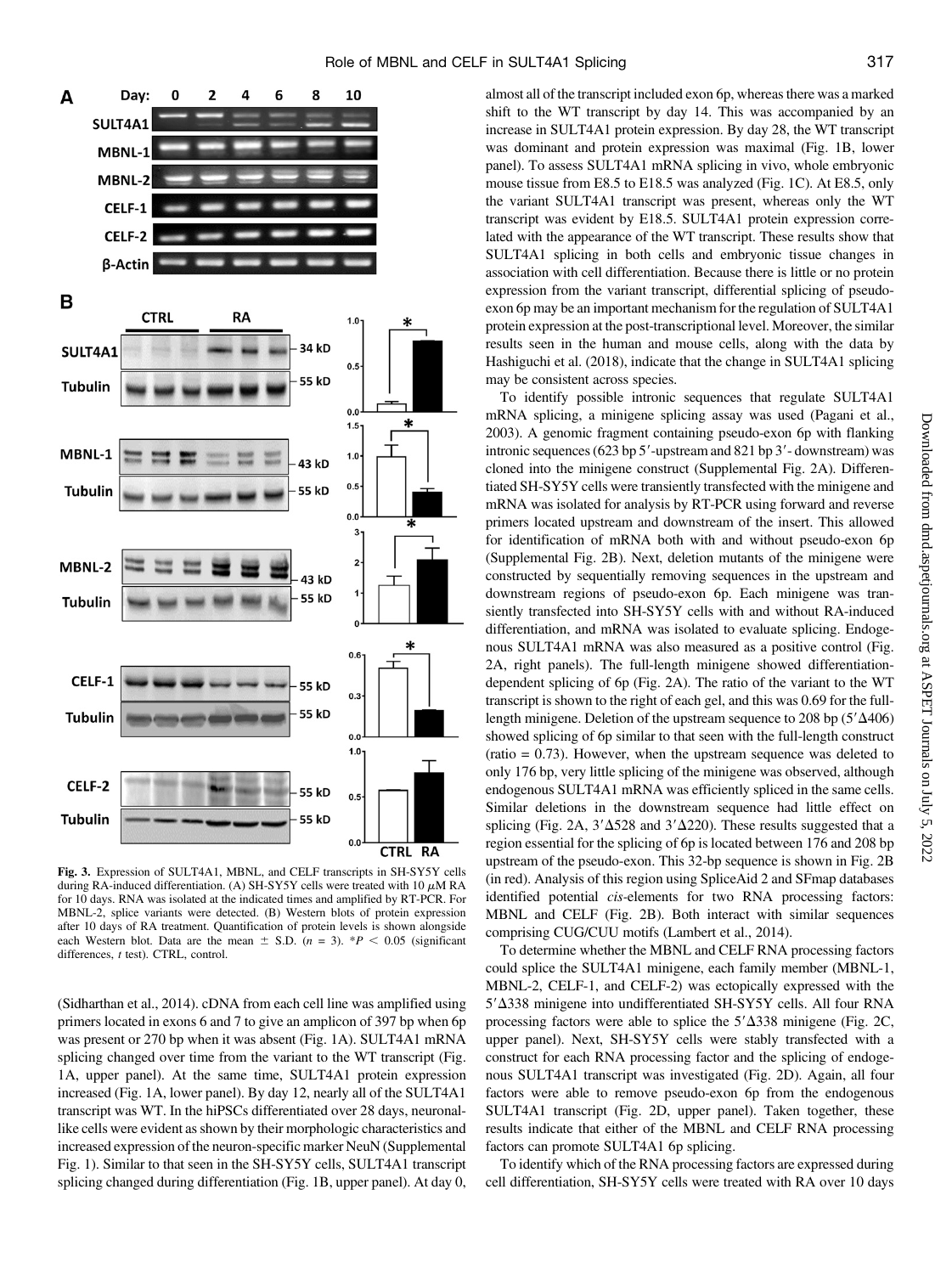

Fig. 4. Expression of MBNL and CELF proteins in hiPSCs during neuronal differentiation with 10  $\mu$ M RA. Proteins were identified by Western blots and quantified by densitometry as the ratio of protein to  $\alpha$ -tubulin (MBNL proteins) or  $\beta$ -actin (CELF proteins). Molecular weight markers are shown on the right of each Western blot. For MBNL-1 and MBNL-2, closed symbols are the upper band and open symbols are the lower band.

and MBNL/CELF mRNA was estimated by RT-PCR (Fig. 3A). SULT4A1 splicing with time was evident in these experiments (uppermost panel). Moreover, all four factors were expressed in the untreated cells (day 0) as well as during differentiation. MBNL-2 mRNA is itself subject to exon splicing, which can regulate both its activity as well as its subcellular localization (Sznajder et al., 2016). There are three exons in the C terminus containing 54, 36, and 95 bases, respectively, which are differentially spliced, and these are evident in the RT-PCR products after differentiation of the SH-SY5Y cells (Fig. 3A).

Since mRNA levels do not always correlate with protein expression, the levels of the CELF and MBNL proteins were quantified in the differentiated SH-SY5Y cells (Fig. 3B). Western blots of whole cell extracts showed increased SULT4A1 expression with RA treatment. By contrast, there was a significant decrease in CELF-1 and MBNL-1 protein expression. There was no change in CELF-2 when normalized to tubulin levels, whereas MBNL-2 protein increased significantly.

To determine changes in MBNL and CELF expression in another model of differentiation, each of the RNA processing factors was measured in the human pluripotent stem cells during differentiation. Similar to that seen in the SH-SY5Y cells, MBNL-2 protein increased with time (Fig. 4). However, changes in the expression of the other RNA processing factors were quite different. Both CELF-2 and MBNL-1 proteins increased until day 14, after which they decreased back toward levels seen in the undifferentiated cells. There was little change in the expression of CELF-1.

In this study, the MBNL/CELF family of RNA processing factors was shown to splice the SULT4A1 variant transcript. Each of these proteins binds to similar RNA sequences to execute their splicing effects (Kalsotra et al., 2008; Wang et al., 2012; Konieczny et al., 2014). However, they are not always coordinately expressed. For example, in the developing heart, CELF-1 expression is downregulated and MBNL-1 is upregulated during differentiation (Kalsotra et al., 2010). Moreover, there are complex, and often competing, functions for the MBNL and CELF proteins (Kalsotra et al., 2008; Wang et al., 2015). For example, MBNL-1 can behave as a repressor of MBNL-2 activity by inhibiting MBNL-2 splicing. In MBNL-1 null mice, there is an upregulation of MBNL-2 in muscle and heart tissue, with its enrichment in the nuclear compartment (Lee et al., 2013). In this study, differentiation of both the SH-SY5Y cells and the hiPSCs resulted in a decrease in MBNL-1 expression and an increase in MBNL-2 expression. Moreover, the decrease in MBNL-1 was accompanied by alternative splicing of MBNL-2 (Fig. 4). These results support the reciprocal nature of their respective functions. It is noteworthy that variant SULT4A1 mRNA is widespread in human tissues but splicing of exon 6p appears to be controlled in a tissue- and time-specific manner. This may reflect the complexity of the MBNL/ CELF splicing machinery, which also shows tissue- and time-specific expression in the body.

There is accumulating evidence suggesting that MBNL proteins have a dominant role in executing a switch from the fetal to adult pattern of